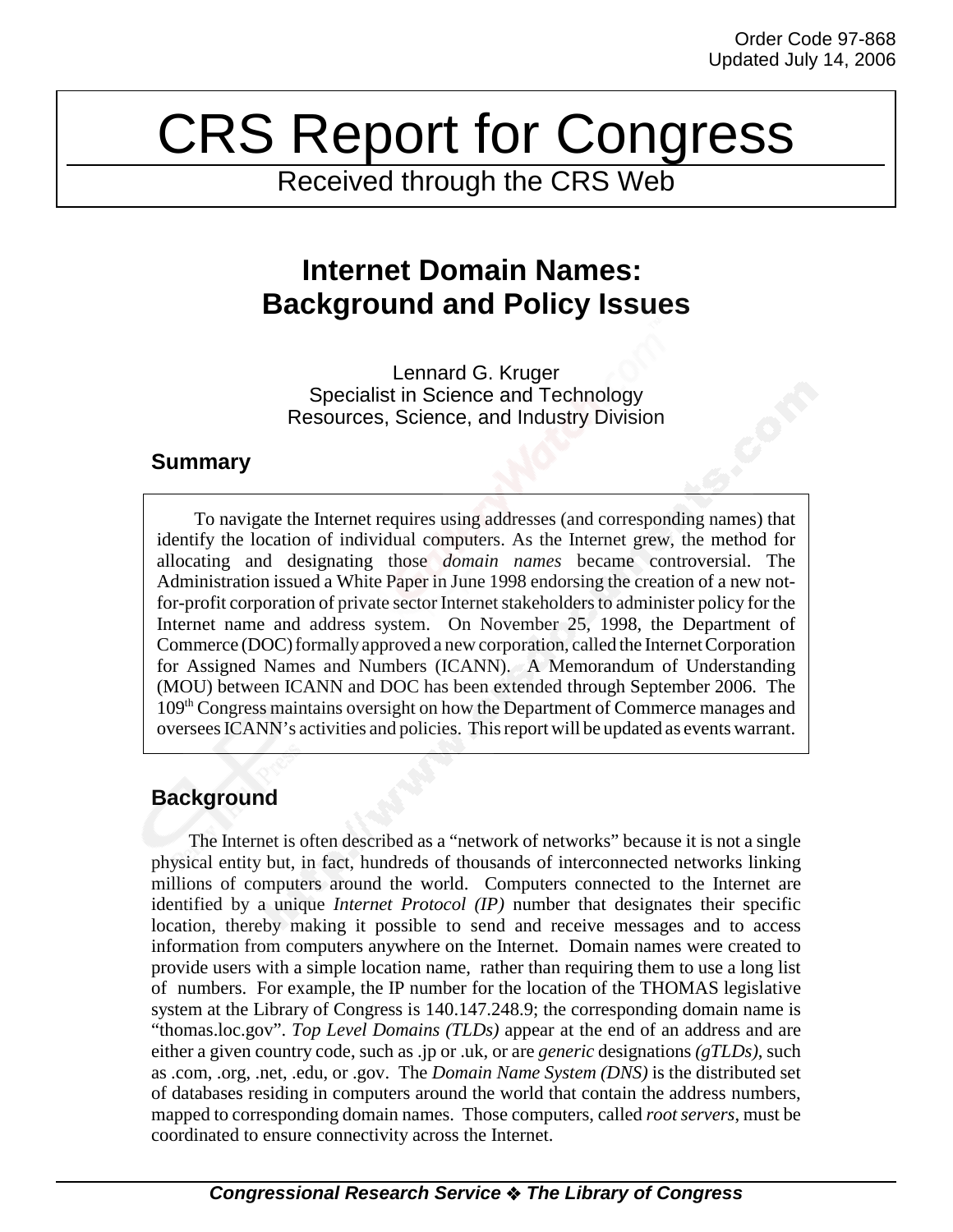The Internet originated with research funding provided by the Department of Defense Advanced Research Projects Agency (DARPA) to establish a military network. As its use expanded, a civilian segment evolved with support from the National Science Foundation (NSF) and other science agencies. While there are no formal statutory authorities or international agreements governing the management and operation of the Internet and the DNS, several entities have played key roles in the DNS. The Internet Assigned Numbers Authority (IANA) makes technical decisions concerning root servers, determines qualifications for applicants to manage country code TLDs, assigns unique protocol parameters, and manages the IP address space, including delegating blocks of addresses to registries around the world to assign to users in their geographic area. IANA operates out of the University of Southern California's Information Sciences Institute and has been funded primarily by the Department of Defense.

 NSF was responsible for registration of nonmilitary domain names, and in 1992 put out a solicitation for managing network services, including domain name registration. In 1993, NSF signed a five-year cooperative agreement with a consortium of companies called InterNic. Under this agreement, Network Solutions Inc. (NSI), a Herndon, Virginia engineering and management consulting firm, became the sole Internet domain name registration service for registering the .com, .net., and .org. gTLDs.

#### **Recent History**

 Since the imposition of registration fees in 1995, criticism of NSI's sole control over registration of the gTLDs grew. In addition, there was an increase in trademark disputes arising out of the enormous growth of registrations in the .com domain. There also was concern that the role played by IANA lacked a legal foundation and required more permanence to ensure the stability of the Internet and the domain name system. These concerns prompted actions both in the United States and internationally.

An International Ad Hoc Committee (IAHC), a coalition of individuals representing various constituencies, released a proposal for the administration and management of gTLDs on February 4, 1997. The proposal recommended that seven new gTLDs be created and that additional registrars be selected to compete with each other in the granting of registration services for all new second level domain names. To assess whether the IAHC proposal should be supported by the U.S. government, the executive branch created an interagency group to address the domain name issue and assigned lead responsibility to the National Telecommunications and Information Administration (NTIA) of the Department of Commerce (DOC). On June 5, 1998, DOC issued a final statement of policy, "Management of Internet Names and Addresses." Called the White Paper, the statement indicated that the U.S. government was prepared to recognize and enter into agreement with "a new not-for-profit corporation formed by private sector Internet stakeholders to administer policy for the Internet name and address system."<sup>1</sup> In deciding upon an entity with which to enter such an agreement, the U.S. government would assess whether the new system ensured stability, competition, private and bottomup coordination, and fair representation of the Internet community as a whole.

<sup>&</sup>lt;sup>1</sup> Management of Internet Names and Addresses, National Telecommunications and Information Administration, Department of Commerce, *Federal Register*, Vol. 63, No. 111, June 10, 1998, 31741.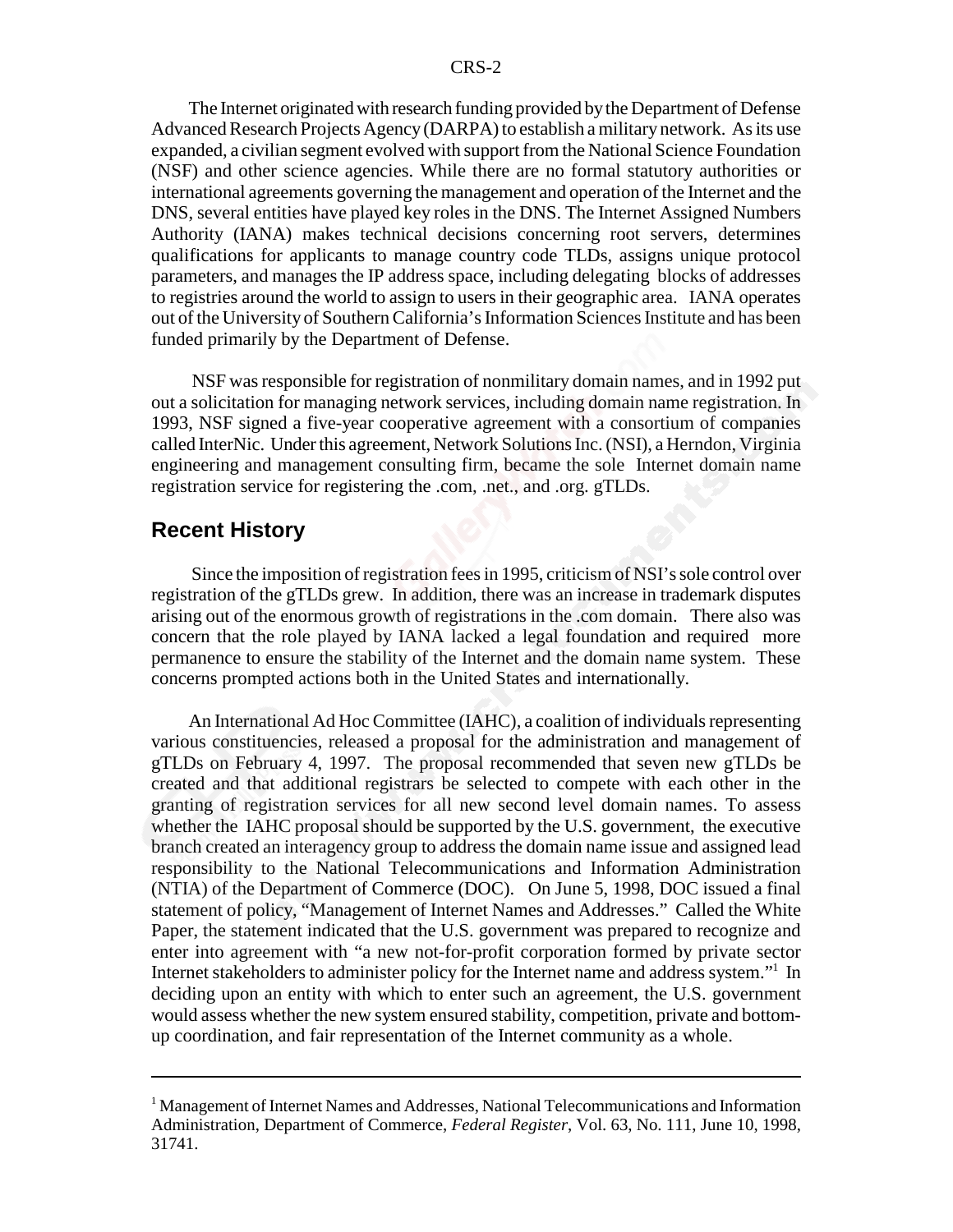In effect, the White Paper endorsed a process whereby the divergent interests of the Internet community would come together and decide how Internet names and addresses would be managed and administered. Accordingly, Internet constituencies from around the world held a series of meetings during the summer of 1998 to discuss how the New Corporation (NewCo) might be constituted and structured. Meanwhile, IANA, in collaboration with NSI, released a proposed set of bylaws and articles of incorporation. The proposed new corporation was called the Internet Corporation for Assigned Names and Numbers (ICANN). After five iterations, the final version of ICANN's bylaws and articles of incorporation were submitted to the Department of Commerce on October 2, 1998. On November 25, 1998, DOC and ICANN signed an official Memorandum of Understanding (MOU), whereby DOC and ICANN agreed to jointly design, develop, and test the mechanisms, methods, and procedures necessary to transition management responsibility for DNS functions to a private-sector not-for-profit entity.

The White Paper also signaled DOC's intention to ramp down the government's Cooperative Agreement with NSI, with the objective of introducing competition into the domain name space while maintaining stability and ensuring an orderly transition. During this transition period, government obligations were to be terminated as DNS responsibilities transferred to ICANN. Specifically, NSI committed to the development of a Shared Registration System that permits all accredited registrars to provide registration services within the .com, .net., and .org gTLDs. NSI (now VeriSign) continues to administer the root server system until receiving further instruction from the government.

After a year of negotiations, on November 10, 1999, ICANN, NSI, and DOC formally signed agreements which provided that NSI (now VeriSign) was required to sell its registrar operation by May 10, 2001 in order to retain control of the dot-com registry until 2007. In April 2001, arguing that the registrar business was by then highly competitive, VeriSign reached a new agreement with ICANN whereby its registry and registrar businesses would not have to be separated. With DOC approval, ICANN and VeriSign signed the formal agreement on May 25, 2001. The agreement provided that VeriSign would continue to operate the .org registry until 2002; the .net registry until June 30, 2005; and the .com registry until at least the expiration date of the current agreement in 2007, and possibly beyond. In 2002, the ICANN Board selected Public Interest Registry to operate .org for six years, and in 2005, selected Verisign to operate the .net registry for an additional six years.

On September 17, 2003, ICANN and the Department of Commerce agreed to extend their MOU until September 30, 2006. The MOU specifies transition tasks which ICANN has agreed to address. ICANN will implement an objective process for selecting new Top Level Domains; implement an effective strategy for multi-lingual communications and international outreach; and develop a contingency plan, consistent with the international nature of the Internet, to ensure continuity of operations in the event of a severe disruption of operations. However, on June 30, 2005, Michael Gallagher, then-Assistant Secretary of Commerce for Communications and Information and Administrator of NTIA, stated the U.S. Government's principles on the Internet's domain name system. Specifically, NTIA states that the U.S. Government "intends to preserve the security and stability" of the DNS, and that "the United States is committed to taking no action that would have the potential to adversely impact the effective and efficient operation of the DNS and will therefore maintain its historic role in authorizing changes or modifications to the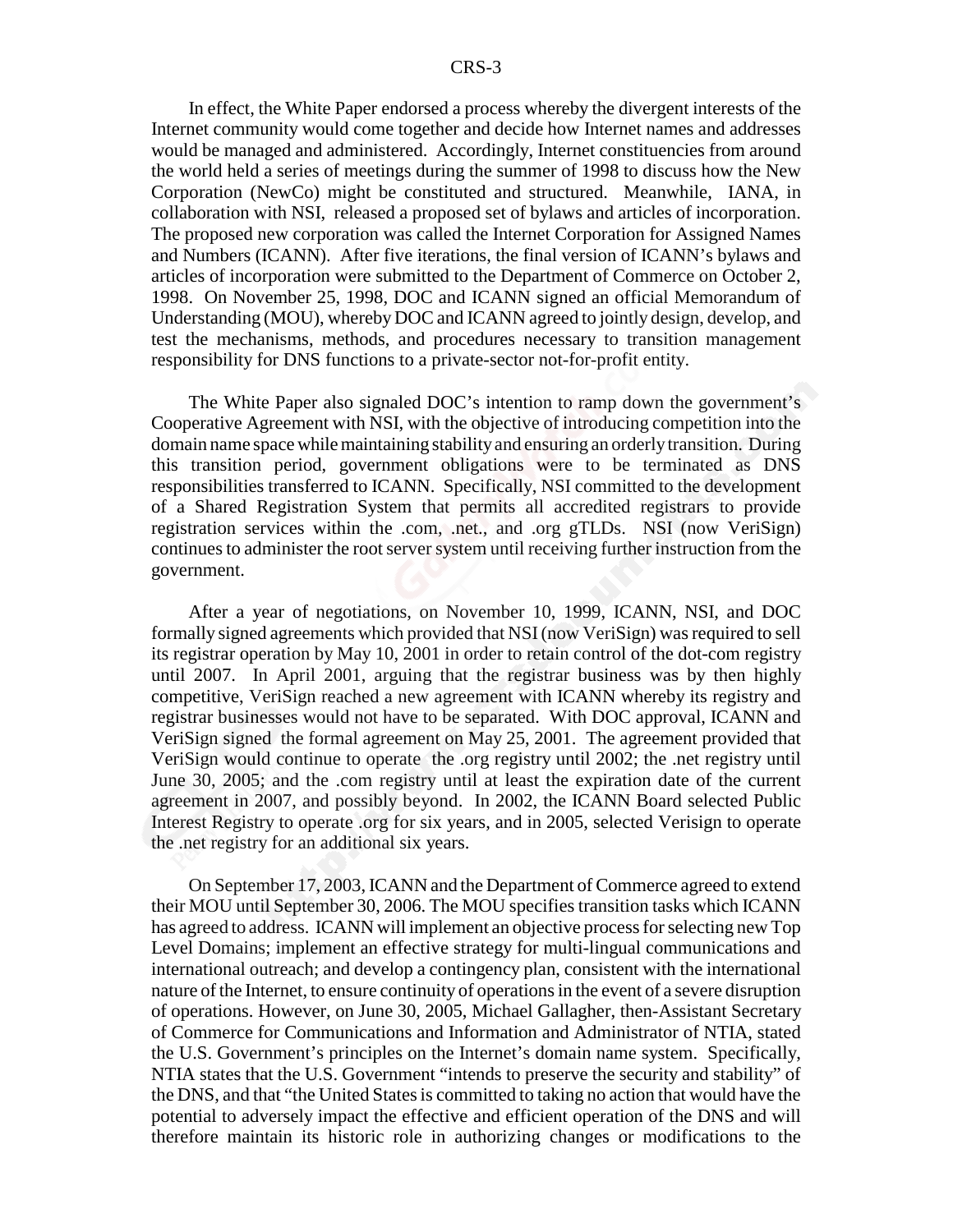authoritative root zone file." The NTIA statement also says that governments have legitimate interests in the management of their country code top level domains, that ICANN is the appropriate technical manager of the DNS, and that dialogue related to Internet governance should continue in relevant multiple fora. $^2$  On May 23, 2006, NTIA announced an inquiry and public meeting seeking comment on the progress of the transition of the technical coordination and management of the DNS to the private sector.

#### **Issues**

 Congressional Committees (primarily the Senate Committee on Commerce, Science and Transportation and the House Committee on Energy and Commerce) maintain oversight on how the Department of Commerce manages and oversees ICANN's activities and policies. Some issues of current concern are discussed below.

**Governance.** The United Nations (UN), at the December 2003 World Summit on the Information Society (WSIS), debated and agreed to study the issue of how to achieve greater international involvement in the governance of the Internet and the domain name system in particular. The study was conducted by the UN's Working Group on Internet Governance (WGIG). On July 14, 2005, the WGIG released its report, stating that no single government should have a preeminent role in relation to international Internet governance, calling for further internationalization of Internet governance, and proposing the creation of a new global forum for Internet stakeholders. Four possible models were put forth, including two involving the creation of new Internet governance bodies linked to the UN. Under three of the four models, ICANN would either be supplanted or made accountable to a higher intergovernmental body. The report's conclusions were scheduled to be considered during the second phase of the WSIS to be held in Tunis in November 2005. U.S. officials stated their opposition to transferring control and administration of the domain name system from ICANN to any international body. Similarly, the 109<sup>th</sup> Congress expressed its support for maintaining U.S. control over ICANN (H.Con.Res. 268 and S.Res. 323).

The European Union (EU) initially supported the U.S. position. However, during September 2005 preparatory meetings, the EU seemingly shifted its support towards an approach which favored an enhanced international role in governing the Internet. Conflict at the WSIS Tunis Summit over control of the domain name system was averted by the announcement, on November 15, 2005, of an Internet governance agreement between the U.S., the EU, and over 100 other nations. Under this agreement, ICANN and the U.S. will remain in control of the domain name system. A new international group under the auspices of the UN will be formed — the Internet Governance Forum — which will provide an ongoing forum for all stakeholders (both governments and nongovernmental groups) to discuss and debate Internet policy issues. The Internet Governance Forum is slated to run for five years and will not have binding authority. The group will hold its first meeting on October 30-November 2, 2006 in Athens, Greece.

**ICANN-Verisign Agreement and the .com registry.** As part of a legal settlement of a long-running dispute between ICANN and Verisign, on February 28, 2006, the ICANN Board of Directors approved (by a vote of 9-5) a new .com registry agreement

<sup>&</sup>lt;sup>2</sup> See [http://www.ntia.doc.gov/ntiahome/domainname/USDNSprinciples\_06302005.pdf].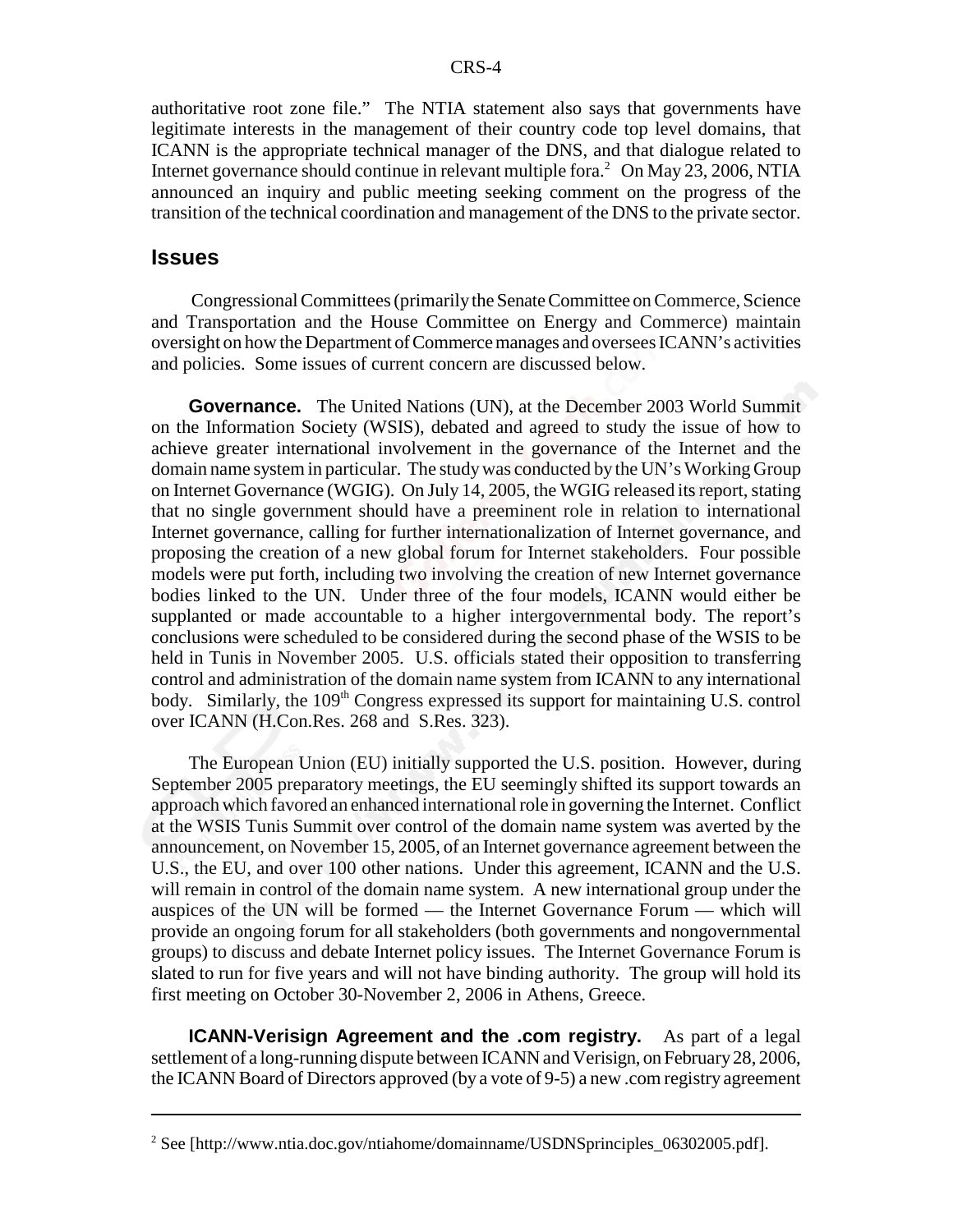with Verisign. Under this settlement, Verisign will run the .com registry until 2012 (with a presumption that the agreement will be renewed beyond that date), and will be able to raise domain registration fees by 7% in four of the next six years. These registration fees refer to the current \$6 fee that a registrar (such as GoDaddy or Register.com) pays the .com registry operator (Verisign) for each .com domain name registration purchased by the consumer. Under the agreement, Verisign will pay ICANN a one-time sum of \$625,000 to implement the agreement, as well as a yearly registry fee, starting at \$6 million per year, and going up over the next two years to approximately \$12 million.

Critics of the ICANN-Verisign settlement assert that the agreement is anticompetitive, giving Verisign a virtually permanent monopoly over the lucrative .com registry, while also enabling Verisign to raise registration fees without justification. Defenders of the settlement argue that the agreement is necessary to ensure the stability and security of the Internet by ensuring the financial stability of ICANN, and by allowing Verisign the flexibility to raise revenue for upgrading its infrastructure. The ICANN-Verisign .com agreement must be approved by the NTIA at the Department of Commerce.

**Protecting Children on the Internet.** In the 107<sup>th</sup> Congress, legislation sought to create a "kids-friendly top level domain name" that would contain only age-appropriate content. The Dot Kids Implementation and Efficiency Act of 2002 was signed into law on December 4, 2002 (P.L. 107-317) and authorizes the National Telecommunications and Information Administration (NTIA) to require the .us registry operator (currently NeuStar) to establish, operate, and maintain a second level domain within the .us TLD that is restricted to material suitable for minors. In the  $108<sup>th</sup>$  Congress, P.L.  $108-21$ (PROTECT Act), contains a provision (Sec. 108: Misleading Domain Names on the Internet) which makes it a punishable crime to knowingly use a misleading domain name with the intent to deceive a person into viewing obscenity on the Internet. Increased penalties are provided for deceiving minors into viewing harmful material. In the 109<sup>th</sup> Congress, H.R. 4472, passed by the House on March 8, 2006, would increase the maximum sentence from four years to 20 years for deceiving minors into viewing harmful material.

On June 1, 2005, ICANN announced that it had entered into commercial and technical negotiations with a registry company (ICM Registry) to operate a new ".xxx" domain, which would be designated for use by adult websites. Registration by adult websites into the .xxx domain would be purely voluntary, and those sites would not be required to give up their existing (for the most part, .com) sites. Announcement of a .xxx domain has proven controversial. With the ICANN Board scheduled to consider final approval of the .xxx domain on August 16, 2005, the Department of Commerce sent a letter to ICANN requesting that adequate additional time be provided to allow ICANN to address the objections of individuals expressing concerns about the impact of pornography on families and children and opposing the creation of a new top level domain devoted to adult content. ICANN's Governmental Advisory Committee (GAC) also requested more time before the final decision. At the March Board meeting in New Zealand, the ICANN Board authorized ICANN staff to continue negotiations with ICM Registry to address concerns raised by the DOC and the GAC. However, on May 10, 2006, the Board voted 9-5 against the establishment of a .xxx top level domain. ICM has filed a reconsideration request with ICANN, and has also filed a judicial appeal to require the Department of Commerce to fully release (without redactions or omissions) all internal documents relating to its interactions with ICANN over the .xxx issue.